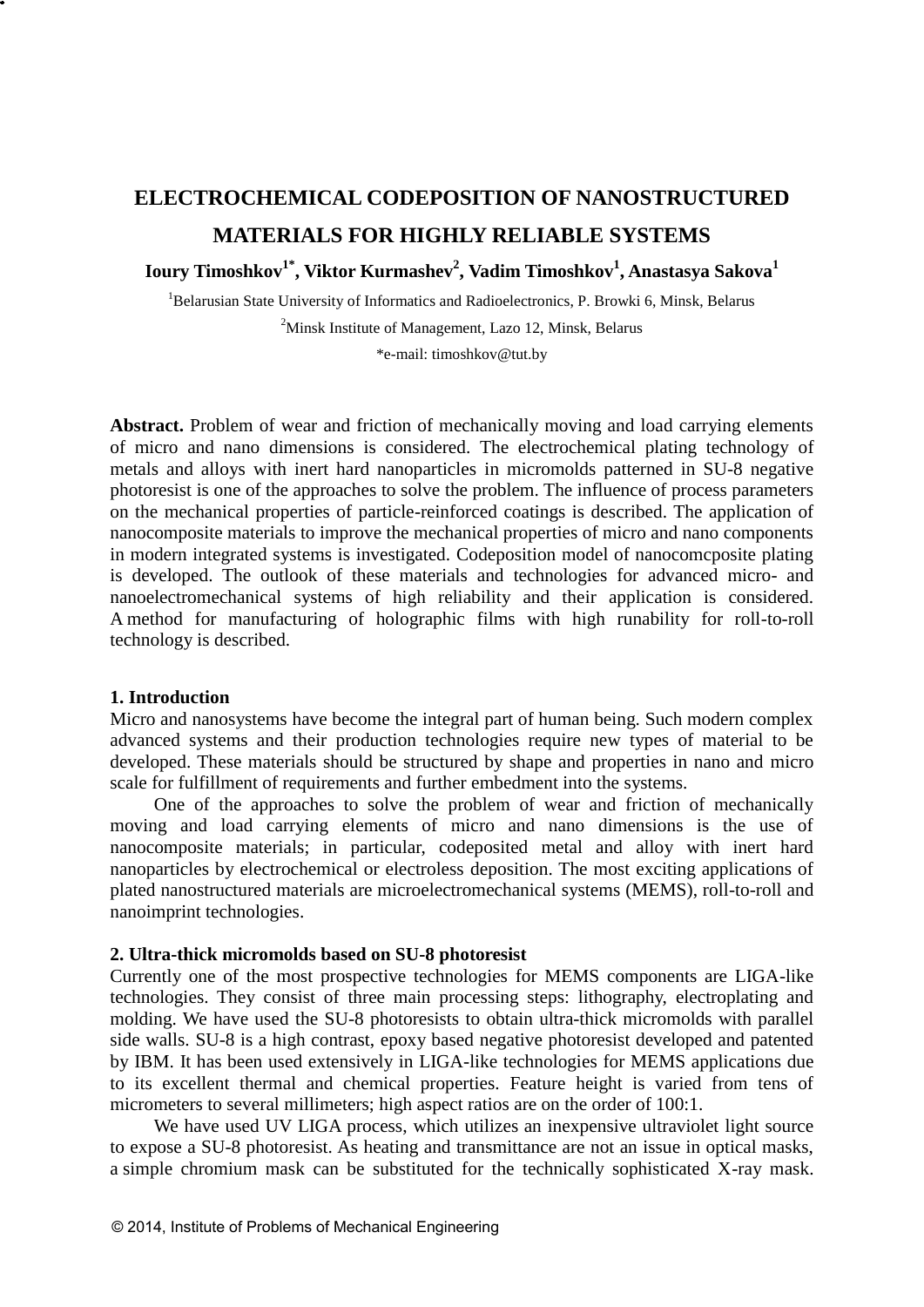These reductions in complexity make UV LIGA much cheaper and more affordable than its X-ray counterpart [1]. Micromolds with thickness from 50 to 230 µm with the minimum feature size of 5 µm were obtained (Figs. 1, 2) on the different substrates (glass, ITO, pyroceramics, copper, etc.).



**Fig. 1.** SEM photo of 230 µm thick microstructures based on a SU-8 2150 photoresist.



**Fig. 2.** SEM photo of 40 µm thick test micropattern with 5 µm minimum feature size based on a SU-8 3050 photoresist.

Photo Surface Processor PL16-110D was used to prepare the substrate surfaces by UV cleaning. The cleaning process consists of three main processing steps: generating ozone from atmospheric oxygen (with a wavelength of 184.9 nm), ozonolysis (formation of singlet oxygen at a wavelength of 253.7 nm), and decomposition of organic pollutants (strong oxidative activity of atomic oxygen allows it to react with contaminants materials to form reaction products such as water, carbon dioxide, etc., which are then simply evaporate). In the next the photoresist have been spin-coated over the substrate for uniform distribution. Then soft baking step has followed to evaporate remaining solvent in SU-8. A proper soft bake time is one of the most important control factors for a thick photoresist process. The photoresist have been exposed with UV light of i-line (365 nm) through a photomask. Lightningcure LC-L2 manufactured by Hamamatsu was used as a light source. Exposure energy was 250-300 mJ/cm<sup>2</sup>. Further, the samples have had post exposure bake on a plate at 65-95°С. This leads local photochemical reactions to provide photoresist crosslinking. Crosslinked areas are insoluble during the next development stage, which removes the uncured resin.Subsequent electrochemical codeposition of nanocomposite materials into SU-8 micromolds allows producing free MEMS components of high thickness with a high aspect ratio [1].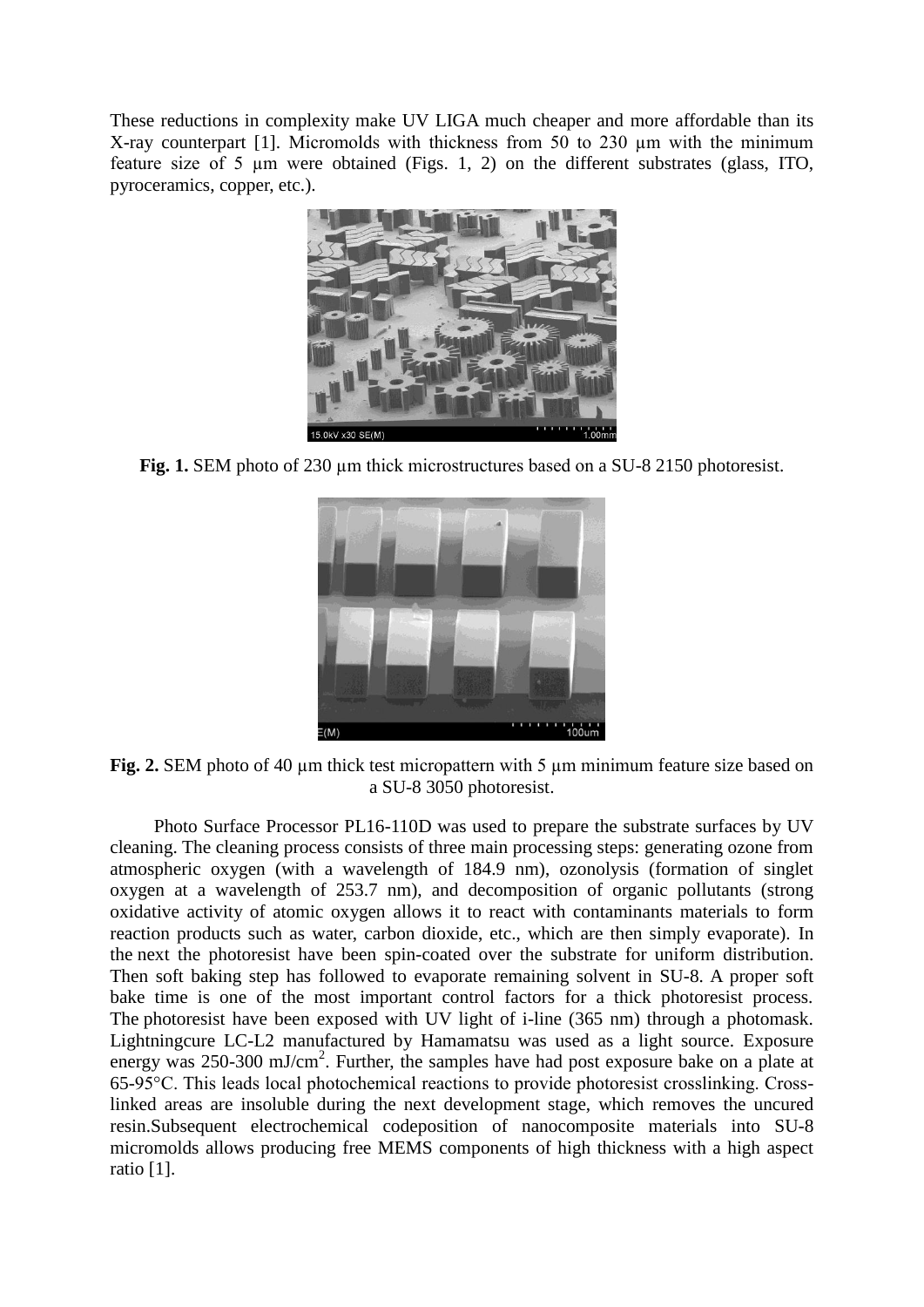# **3. Nanocomposite plating process**

Nanocomposite coatings containing ultra-fine particles were electroplated. They included soft magnetic (NiFe, CoFeP, CoP) and hard magnetic (CoNiP, CoW, CoP) alloys as well as conductive matrixes of Cu and Ni. The thickness of the investigated deposits was up to 200  $\mu$ m. Concentration of ultra-fine particles was varied from 0 to 10 g·dm<sup>-3</sup> (dry substance). Diamond, alumina and aluminum monohydrate ultra-fine particles and boron nitride microparticles were used (Fig. 3). Average size of nanodiamond particles was 7 nm, alumina – 47 nm, aluminum monohydrate  $-20$  nm and boron nitride  $-1 \mu$ m. Codeposition process was carried out in the electrolytic cell of flow type (Fig. 4) [2].



**Fig. 3.** Inert particles used for codeposition: a) nanodiamond, b) alumina, c) boron nitride.



**Fig. 4.** Electrolytic cell for codeposition process.

The amount of codeposited particles was determined both by integral Coulometric analysis on express analyser AH-7529 (USSR) and by local Auger spectroscopy (PHI-660 Perkin Elmer Corp., USA). The Vickers microhardness of coatings was measured at a load of 0.5 N with MICROMET-II (Buehler-Met, CH). The structure of the deposits was explored by TEM (EM-125, USSR). The coefficient of friction and the wear were evaluated by FRETTING II test machine (KU Leuven, BE). Wear volumes were estimated by RM600 laser profilometry (Rodenstok, D) after 100,000 fretting cycles.

# **4. Codeposition model of nanocomposite plating**

During the electrolytic codeposition, the suspended inert particles interact with the surface of a growing film due to hydrodynamic, molecular and electrostatic forces [3]. This complex process results in the formation of composite coatings. Based on the experimental data [4], a qualitative codeposition model of the composite coatings with the ultra-fine particles can be suggested taking into account the peculiarities of the ultra-fine particles behavior. The model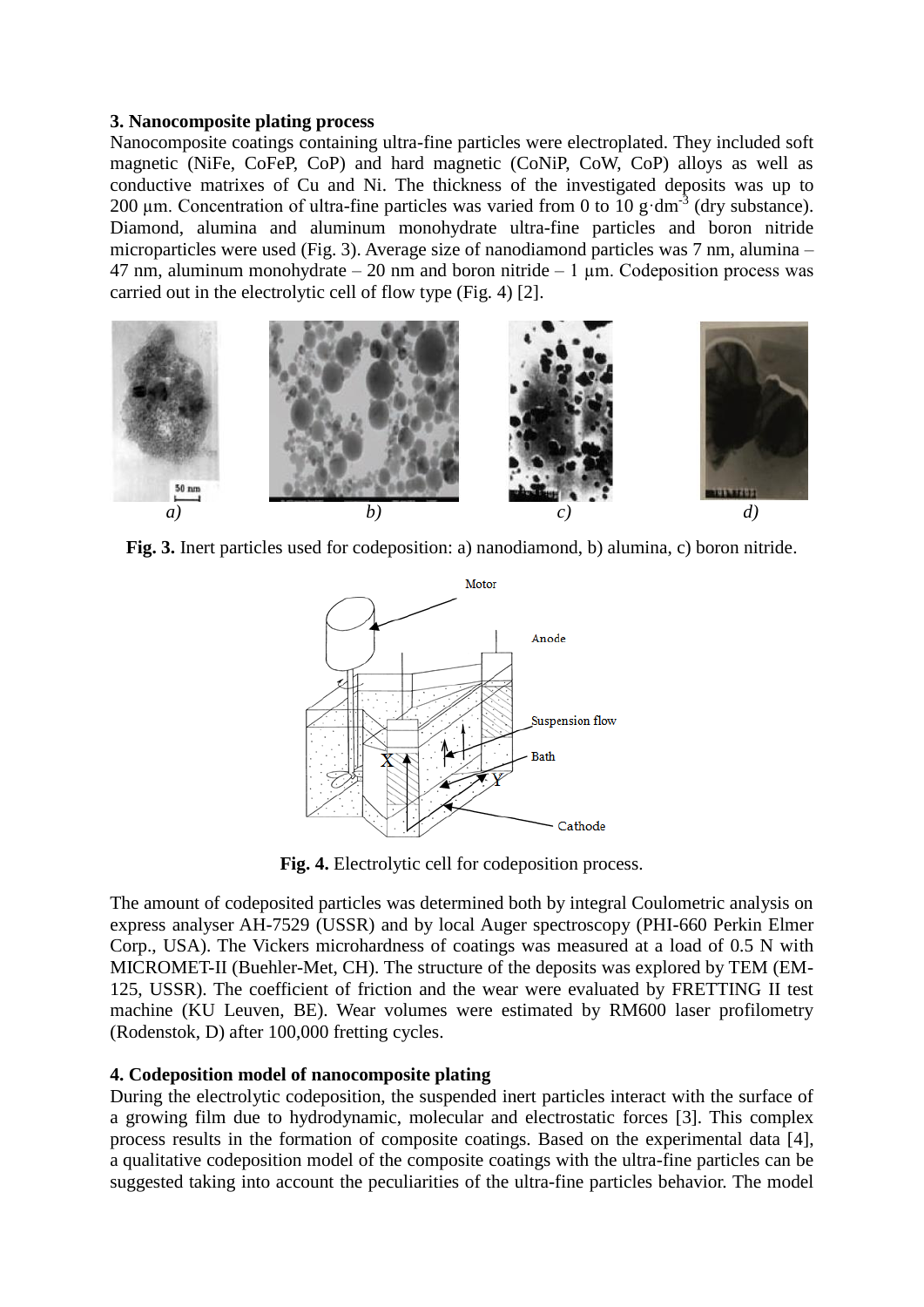worked out is based on the assumption that the codeposition of ultra-fine particles proceeds through the following stages:

- 1. Coagulation of ultra-fine particles in plating solution;
- 2. Formation of quasi-stable aggregates and therefore change of system dispersion constitution;
- 3. Transport of the aggregates to the cathode surface by convection, migration and diffusion;
- 4. Disintegration of the aggregates in the near-cathode surface;
- 5. Weak adsorption of ultra-fine particles and aggregate fragments onto the cathode surface;
- 6. Strong adsorption of dispersion fraction (embedment).

Behavior of dispersed systems is described by DLVO theory. Stability or coagulation rate of suspensions depends on sign and magnitude of overall potential energy of interaction between the particles. Structural investigations confirm proposed model of heterogeneous nanocomposite coating formation. Cross-sections show that ultra-fine particles are effectively incorporated into the meal matrix (Fig. 5). These nanoparticles are distributed in the matrix volume uniformly. Small fragments of aggregates and separate nanoparticles form heterogeneous structure of a nanocomposite.





**Fig. 5.** SEM cross sectional images of Ni-Al<sub>2</sub>O<sub>3</sub> nanocomposite film (a, b), AFM surface image of Ni-nanodiamond (c).

#### **5. Nanocomposites for highly reliable applications**

Micro and nanosystems are the completed devices that combine into one sensor, electronic, and mechanical parts. Mechanical interaction between nano-, micro-, and macro world is the limiting factor for such a complex system. Three dimensional moveable structures should be integrated in micro and nanosystems from design and technology perspective. Moreover, in general, reliability of the systems is determined by the reliability of a mechanical part.

Friction, wear and corrosion are the key problems for MEMS with real mechanically moveable elements. Codeposition processes allow getting nanocomposite elements with high operate reliability: wear resistance increased in 2-2.5 times, microhardness increased twice, coefficient of friction and corrosion current were reduced factor 1.5 and 1.6 respectively. Developed technologies were tested on prototypes of the electromagnetic and pneumatic micromotors (Fig. 6).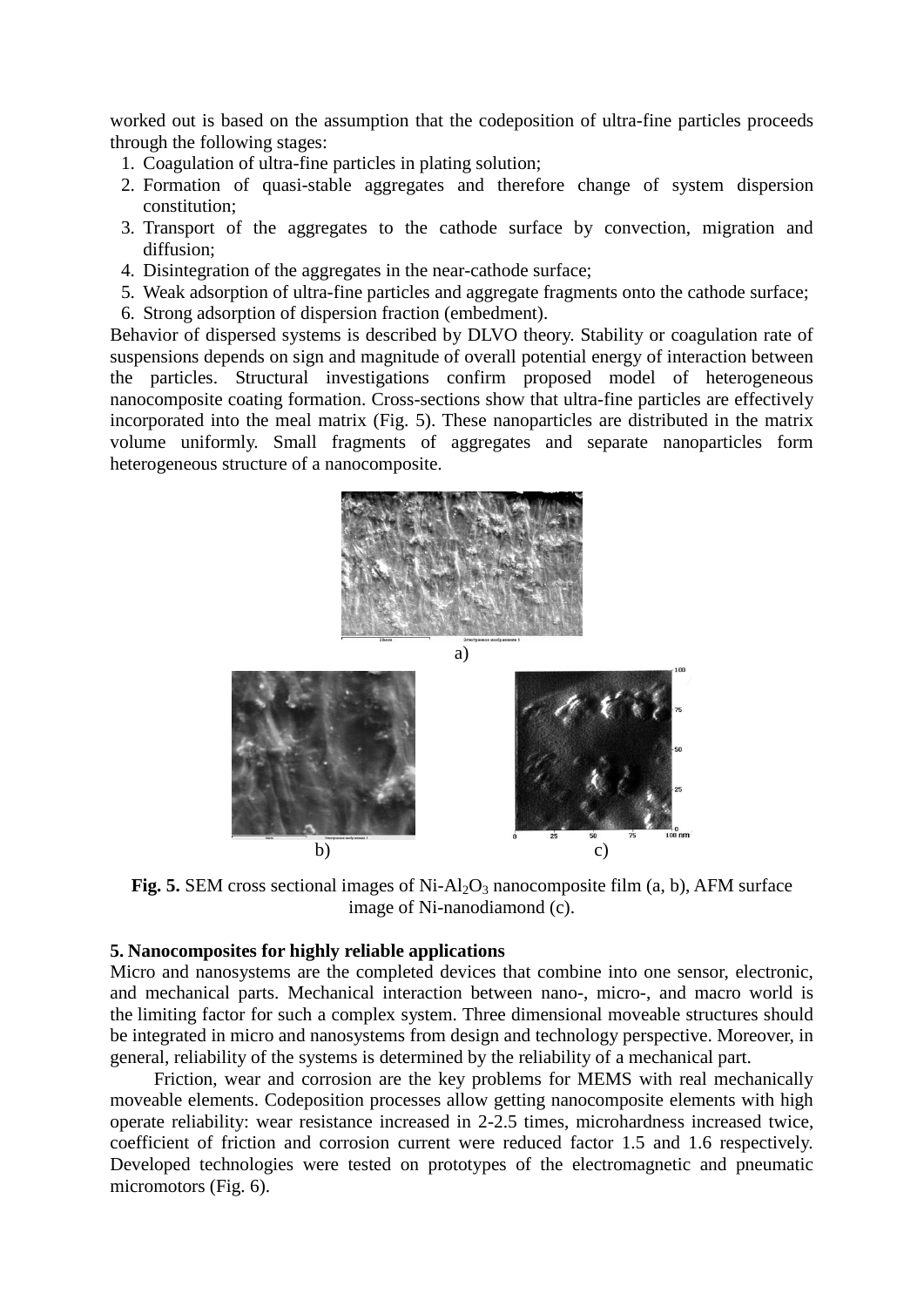

**Fig. 6.** Nanocomposite MEMS elements.

Codeposition of thin composite coatings to improve the tribological properties of the contacting surfaces during roll-to-roll processing and nanoimprint lithography (NIL) is one of the most effective ways to achieve higher performance characteristics of devices. Another way is fully composite electrochemical foils with the one-side matrix profile to enhance the runability of working holographic matrixes. Working nanocomposite nickel matrix was developed, as well as composite chromium protective coating deposited with nanodiamond particles on top of pure nickel matrix (Fig. 7). Test results show the increase of holographic matrixes runability on 60-400% with improved printed image quality.

Application of composite materials in NIL and roll-to-roll process is the appropriate solution to solve issues and improve reliability of templates and whole technology at all [5].



**Fig. 7.** AFM images of test nanocomposite samples of copies: a) pure Ni, b) Ni with  $A_1O_3$ , c) Ni with diamond particles, d) Ni with aluminum monohydrate.

## **6. Conclusions**

We have described positive consequences of introduction of the nanocomposites in the advanced technologies. Application of nanocomposites in MEMS, NEMS, NIL and roll-toroll technologies makes it possible to improve quality and reliability of these processes and end products. Nanocomposite technology may be integrated in the systems technology by replacement of homogeneous pure materials by heterogeneous nanocomposites. This allows